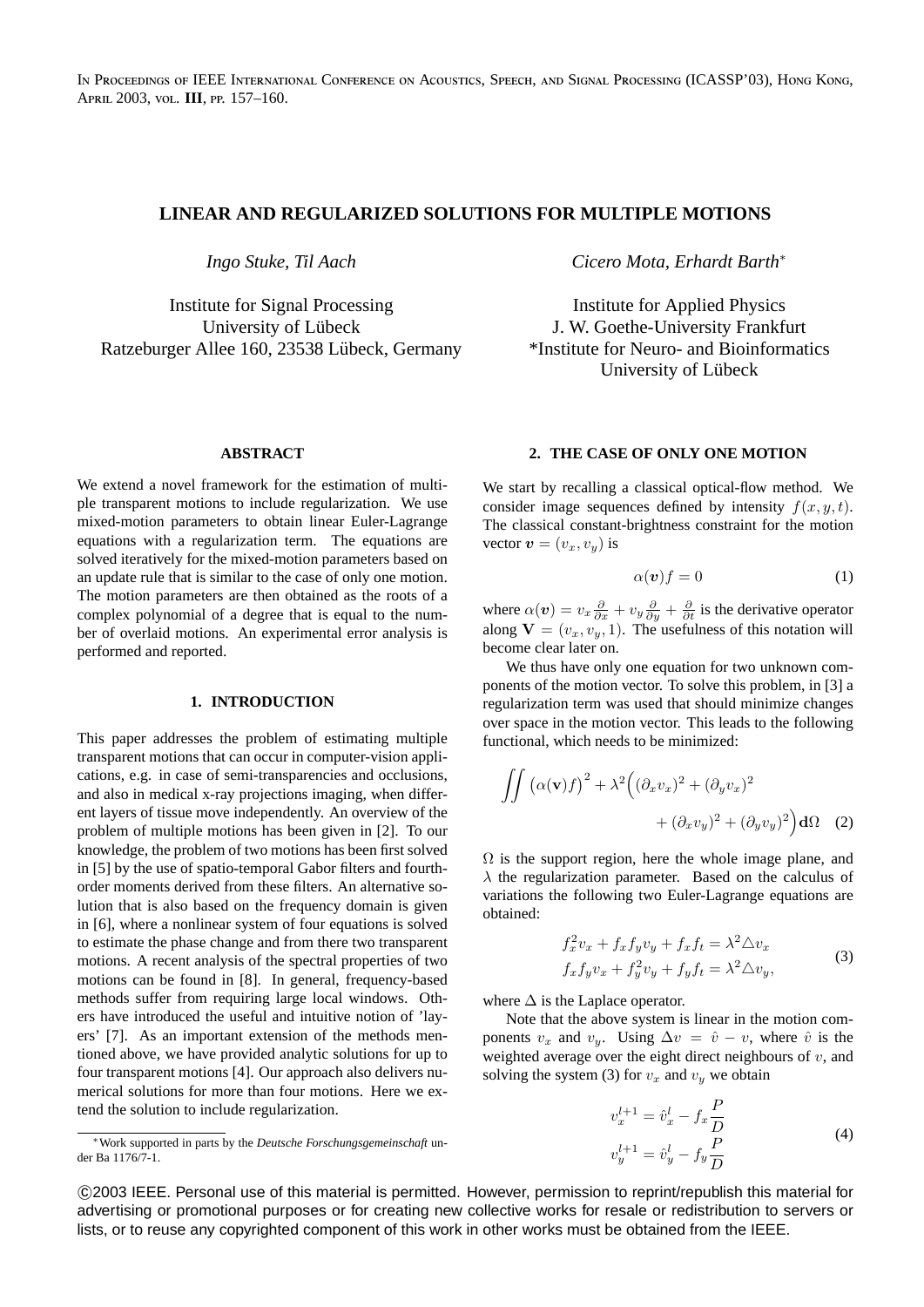with

$$
P = f_x \hat{v}_x^l + f_y \hat{v}_y^l + f_t
$$
  
\n
$$
D = \lambda^2 + f_x^2 + f_y^2
$$
\n(5)

where  $l$  denotes the iteration step.

Due to the large size and the sparseness of the matrix involved, the system needs to be solved iteratively for example by using the Gauss-Seidel method.

### **3. THE CASE OF TWO MOTIONS**

Here we extend the above method to the case of two transparent motions. We shall see that the resulting update rule is very similar to the case of one motion, the difference being that we have to deal with a higher number of equations.

### **3.1. Basic equations**

An image sequence  $f(x, y, t)$  with two transparent motions v and u is described as:

$$
f(x, y, t) = f_1(x - v_x t, y - v_y t) + f_2(x - u_x t, y - u_y t).
$$
 (6)

The task is to determine  $\mathbf{v} = (v_x, v_y)^T$  and  $\mathbf{u} = (u_x, u_y)^T$ given  $f$ . To do so, we use the optical-flow equation introduced by Shizawa and Mase [5]:

$$
\alpha(\mathbf{u})\alpha(\mathbf{v})f = 0\tag{7}
$$

Note that the equation involves the concatenated directional derivatives along u and v. After expanding the above equation we obtain the following expression:

$$
\alpha(\mathbf{u})\alpha(\mathbf{v})f = f_{xx}u_xv_x + f_{yy}u_yv_y + f_{xy}(u_xv_y + u_yv_x) + f_{xt}(u_x + v_x) + f_{yt}(u_y + v_y) + f_{tt} = 0
$$
 (8)

As in [4] we use the following notation:

$$
c_{xx} = u_x v_x
$$
  
\n
$$
c_{xy} = u_x v_y + u_y v_x
$$
  
\n
$$
c_{yt} = u_y + v_y
$$
  
\n
$$
c_{tt} = 1
$$
  
\n
$$
c_{tt} = 1
$$
  
\n(9)

Eq. (7) then becomes:

$$
\alpha(\mathbf{u})\alpha(\mathbf{v})f = f_{xx}c_{xx} + f_{yy}c_{yy} + f_{xy}c_{xy}
$$

$$
+ f_{xt}c_{xt} + f_{yt}c_{yt} + f_{tt}c_{tt} = 0. \quad (10)
$$

As we shall see, this notation leads to a linear formulation of the problem.

#### **3.2. Regularization**

As with one motion we still have only one equation but now the number of unknowns is five. We therefore need four more equations. We employ again the calculus of variation and define, in analogy to the method used in [3], the following regularization term:

$$
N = (\partial_x c_{xx})^2 + (\partial_y c_{xx})^2 + (\partial_x c_{yy})^2 + (\partial_y c_{yy})^2 + (\partial_x c_{xy})^2 + (\partial_y c_{xy})^2 + (\partial_x c_{xt})^2 + (\partial_y c_{xt})^2 + (\partial_x c_{yt})^2 + (\partial_y c_{yt})^2.
$$
 (11)

We thus obtain the parameters  $c$  as the values that minimize the above term together with the squared optical-flow term (7), i.e.:

$$
\iint (\alpha(\mathbf{u})\alpha(\mathbf{v})f)^2 + \lambda^2 N \, d\Omega.
$$

 $\lambda$  is the regularization parameter and  $\Omega$  the whole image plane over which we integrate. Note that, at this stage, we work on finding the  $c$ 's and not the motion vector components. This has the great advantage that we obtain an Euler-Lagrange system of differential equations that is linear! As we shall see, this would not be the case, when working directly on the motion vectors themselves. Note that if the velocities  $u$  and  $v$  are smooth, the parameters  $c$  will also be smooth. The five Euler-Lagrange equations that we obtain are the following:

$$
f_{xx}^2c_{xx} + f_{xx}f_{yy}c_{yy} + f_{xx}f_{xy}c_{xy}
$$
  
+
$$
f_{xx}f_{xt}c_{xt} + f_{xx}f_{yt}c_{yt} + f_{xx}f_{tt} = \lambda^2 \triangle c_{xx}
$$
  

$$
f_{yy}f_{xx}c_{xx} + f_{yy}^2c_{yy} + f_{yy}f_{xy}c_{xy}
$$
  
+
$$
f_{yy}f_{xt}c_{xt} + f_{yy}f_{yt}c_{yt} + f_{yy}f_{tt} = \lambda^2 \triangle c_{yy}
$$
  

$$
f_{xy}f_{xx}c_{xx} + f_{xy}f_{yy}c_{yy} + f_{xy}^2c_{xy}
$$
  

$$
f_{xt}f_{xx}c_{xx} + f_{xt}f_{yy}c_{yy} + f_{xt}f_{xy}c_{xy}
$$
  
+
$$
f_{xt}^2c_{xt} + f_{xt}f_{yt}c_{yt} + f_{xt}f_{tt} = \lambda^2 \triangle c_{xt}
$$
  

$$
f_{yt}f_{xx}c_{xx} + f_{yt}f_{yy}c_{yy} + f_{yt}f_{xy}c_{xy}
$$
  
+
$$
f_{yt}f_{xt}c_{xt} + f_{yt}^2c_{yt} + f_{yt}f_{tt} = \lambda^2 \triangle c_{yt}.
$$

### **3.3. Linear and nonlinear formulations of the problem**

As noted above, the system  $(12)$  is linear in the c's. Let us consider the following example to illustrate that this would not be the case with the motion parameters themselves. To obtain the Euler-Lagrange differential equations, one must differentiate the functional to be minimized with respect to the unknown variables. If we differentiate only the expression of the squared optical-flow equation with respect to  $v<sub>x</sub>$ ,

I. STUKE, T. AACH, C. MOTA, AND E. BARTH/IEEE ICASSP'03, III:157-60, APR. 2003.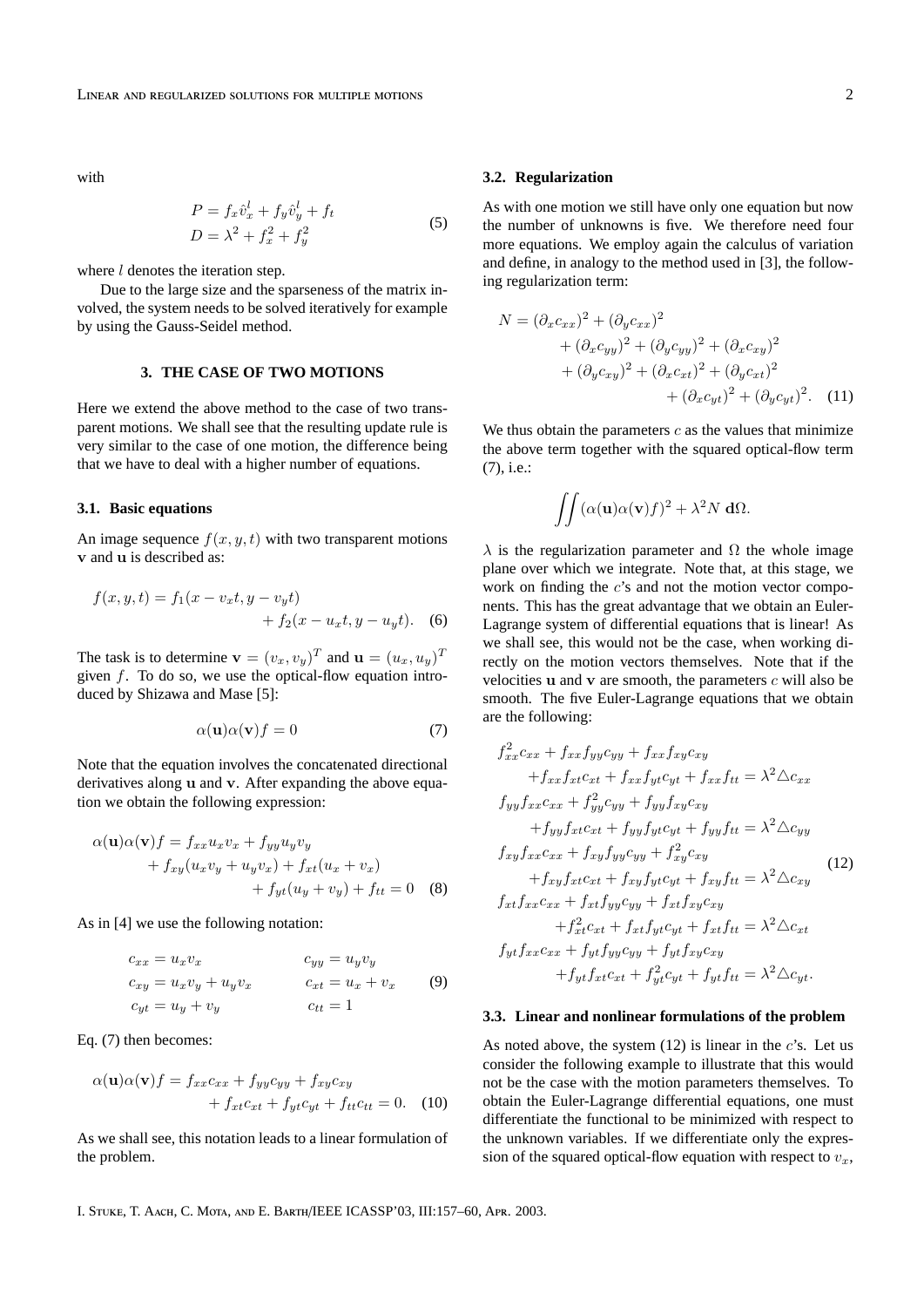we obtain

$$
\frac{\partial}{\partial v_x} (\alpha(\mathbf{u})\alpha(\mathbf{v})f)^2 = 2\Big(f_{xx}u_xv_x + f_{xy}(u_xv_y + u_yv_x) + f_{xt}(u_x + v_x) + f_{yy}u_yv_y + f_{yt}(u_y + v_y) + f_{tt}\Big)(f_{xx}u_x + f_{xy}u_y + f_{xt}) \quad (13)
$$

i.e., we obtain an equation that is nonlinear in  $v_x, v_y, u_x$  and  $u_y$ . Therefore we note that it is indeed the introduction of the mixed motion parameters  $c$  that leads to a linear formulation of the problem.

#### **3.4. Update rule**

In analogy to the case of one motion we obtain the following update rules for the system (12):

$$
c_{xx}^{l+1} = \hat{c}_{xx}^l - f_{xx}\frac{P}{D}
$$
  
\n
$$
c_{yy}^{l+1} = \hat{c}_{yy}^l - f_{yy}\frac{P}{D}
$$
  
\n
$$
c_{xy}^{l+1} = \hat{c}_{xy}^l - f_{xy}\frac{P}{D}
$$
  
\n
$$
c_{xt}^{l+1} = \hat{c}_{xt}^l - f_{xt}\frac{P}{D}
$$
  
\n
$$
c_{yt}^{l+1} = \hat{c}_{yt}^l - f_{yt}\frac{P}{D}
$$
 (14)

with

$$
P = f_{xx}\hat{c}_{xx}^{l} + f_{yy}\hat{c}_{yy}^{l} + f_{xy}\hat{c}_{xy}^{l} + f_{xt}\hat{c}_{xt}^{l} + f_{yt}\hat{c}_{yt}^{l} + f_{tt},
$$
 (15)  

$$
D = \lambda^{2} + f_{xx}^{2} + f_{yy}^{2} + f_{xy}^{2} + f_{xt}^{2} + f_{yt}^{2}.
$$

The iteration will deliver the values of the mixed motion parameters c. From these parameters we still need to extract the velocity vectors u and v. We accomplish this by using the novel method described in [4]. The velocity vectors are thereby treated as complex numbers:

$$
\mathbf{u} = u_x + i u_y, \ \mathbf{v} = v_x + i v_y.
$$

These complex numbers are related to the mixed motion parameters c by the following equations:

$$
\mathbf{uv} = A_0 = c_{xx} - c_{yy} + ic_{xy}
$$
  

$$
\mathbf{u} + \mathbf{v} = A_1 = c_{xt} + ic_{yt}
$$
 (16)

Note that  $A_0$  and  $A_1$  are homogeneous symmetric functions in u and v and, by Vieta's theorem, the coefficients of the complex polynomial

$$
Q(z) = (z - \mathbf{u})(z - \mathbf{v}) = z^2 - A_1 z + A_0 \tag{17}
$$

that has the complex roots u and v. These roots can be obtained analytically (even for the case of up to four motions [4]). Thus the main steps are (i) solve the linear system for the c's (ii) find the roots of the complex polynomial  $Q(z)$ , and (iii) take the real parts of the  $z$ 's as  $x$  and the imaginary parts as y components of the motion vectors.

#### **3.5. Boundary treatment**

We have chosen to extend the image by copying the boundary pixels into an extended margin of size one. Such, the first-order derivatives will be zero outside the boundary of the original image thus minimizing boundary effects.

# **4. GENERALIZATION TO MORE THAN TWO MOTIONS**

In this section we will show that similar update rules can be obtained for the case of more than two motions. In case of  $n$ transparent motions, the optical-flow equation is given by

$$
\alpha(\mathbf{v_1}) \cdots \alpha(\mathbf{v_n}) f = \sum_{I} c_I f_I = 0 \tag{18}
$$

with the notation  $I = I_1, \dots, I_m, m = (n+1)(n+2)/2$ .  $I_i$ are ordered sequences with elements  $(x, y, t)$ . For example in Eq. (9)  $I_1 = xx$ ,  $I_4 = xt$ , and  $I_6 = tt$ . The functional to be minimized is

$$
\iint \left(\sum_{I} c_{I} f\right)^{2} + \lambda^{2} \sum_{I \setminus I_{m}} \left( (\partial_{x} c_{I})^{2} + (\partial_{y} c_{I})^{2} \right) d\Omega \quad (19)
$$

and the Euler-Lagrange differential equations are

$$
\left(\sum_{I} c_{I} f_{I}\right) f_{I_{i}} = \lambda^{2} \triangle c_{I_{i}}, \ i = 1, \cdots, m - 1. \tag{20}
$$

Discretization with  $\triangle c_{I_i} = \hat{c}_{I_i} - c_{I_i}$  leads to

$$
\left(\sum_{I\setminus I_m} c_I f_I\right) f_{I_i} + \lambda^2 c_{I_i} = \lambda^2 \hat{c}_{I_i} - f_{I_i} f_{I_m} \quad (21)
$$

$$
i = 1, \cdots, m-1
$$

It is now straightforward to show that equation (21) leads to the following update rule:

$$
c_{I_i}^{l+1} = \hat{c}_{I_i}^l - f_{I_i} \frac{P}{D} \quad i = 1, \cdots, m-1 \tag{22}
$$

with

$$
P = \sum_{I} \hat{c}_{I}^{l} f_{I}
$$
  

$$
D = \lambda^{2} + \sum_{I \setminus I_{m}} f_{I}^{2}
$$
 (23)

Since the system is positive definite, we know that even for more than two motions equation (22) is the only possible

I. STUKE, T. AACH, C. MOTA, AND E. BARTH/IEEE ICASSP'03, III:157-60, APR. 2003.